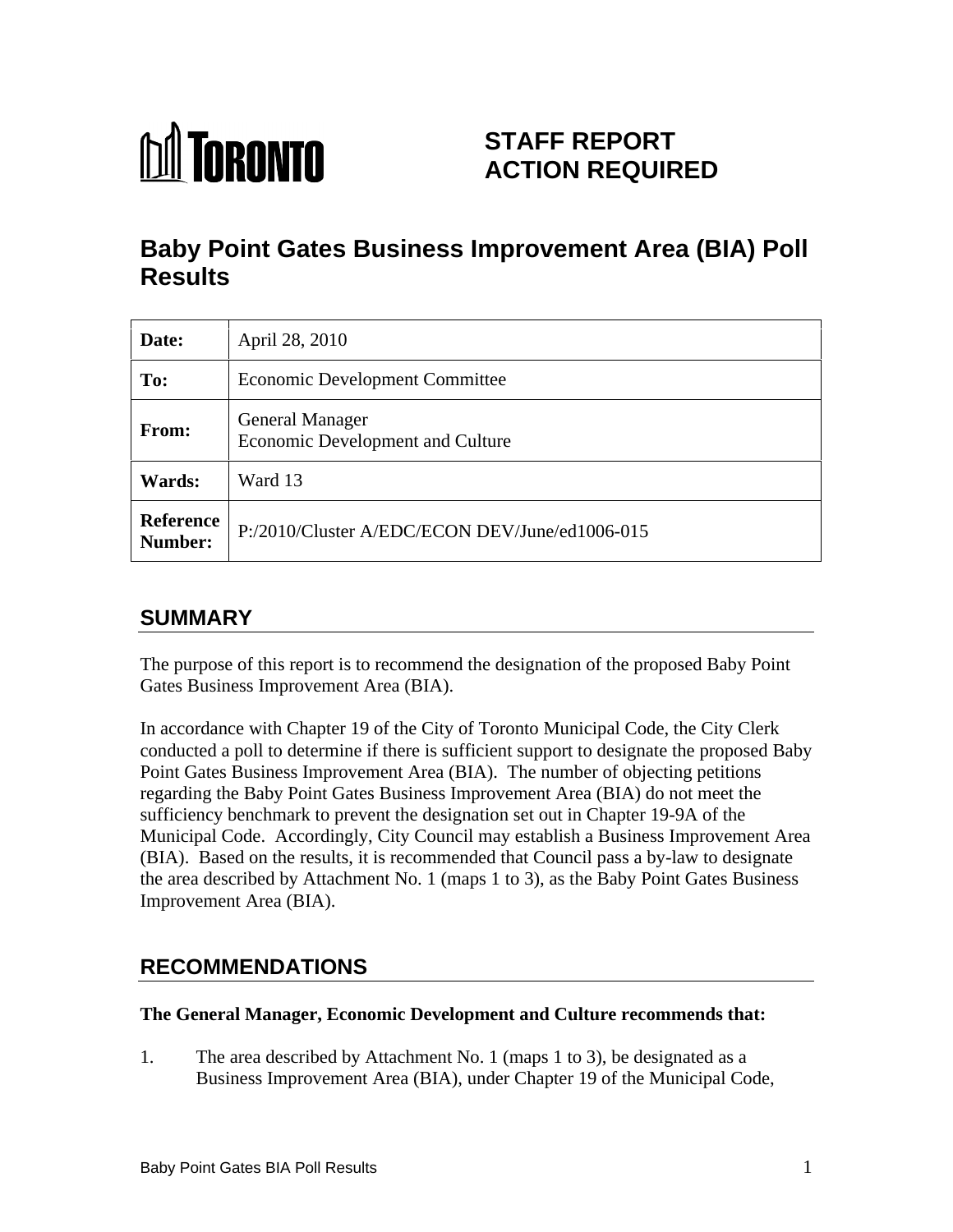based on the poll results respecting the intention to designate the Baby Point Gates Business Improvement Area (BIA).

- 2. The City Solicitor be directed to submit a by-law to designate the area described in Attachment No. 1 (maps 1 to 3) as a Business Improvement Area (BIA).
- 3. The appropriate City Officials be authorized and directed to take the necessary action to give effect thereto.

#### **Financial Impact**

Capital budgets may be impacted in future years should streetscape or other capital improvements be undertaken by the Baby Point Gates BIA. These capital improvements are cost-shared equally between the BIA and the City.

The Deputy City Manager and Chief Financial Officer has reviewed this report and agrees with the financial impact information.

### **DECISION HISTORY**

At its April 29, 2009, meeting City Council adopted without amendment, Item ED20.07, of the Economic Development Committee, headed "Intention to Designate the Baby Point Gates Business Improvement Area (BIA) Poll Request." The staff report recommended the establishment of the Baby Point Gates BIA, subject to a favourable poll result. [http://www.toronto.ca/legdocs/mmis/2009/cc/decisions/2009-04-29-cc35](http://www.toronto.ca/legdocs/mmis/2009/cc/decisions/2009-04-29-cc35-) dd.htm

On October 26 and 27, 2009, City Council referred Item ED24.3, "Baby Point Gates Business Improvement Area (BIA) Poll Results" back to the General Manager, Economic Development, Culture and Tourism, for further consultation with business area representatives and directed that, subject to a public meeting, a new Proposed Baby Point Gates BIA poll request report be submitted to the Economic Development Committee early in 2010, identifying boundaries which reflect the results of the public meeting. http://www.toronto.ca/legdocs/mmis/2009/cc/decisions/2009-10-26-cc41-dd.htm

After further stakeholder consultation, on January 26 and 27, 2010, Council adopted staff report ED27.8, "Intention to Designate the Baby Point Gates Business Improvement Area," requesting that a reduced boundary be polled.<br><http://www.toronto.ca/legdocs/mmis/2010/cc/decisions/2010-01-26-cc45-dd.htm>

This report contains the results of the second poll conducted for the proposed Baby Point Gates BIA.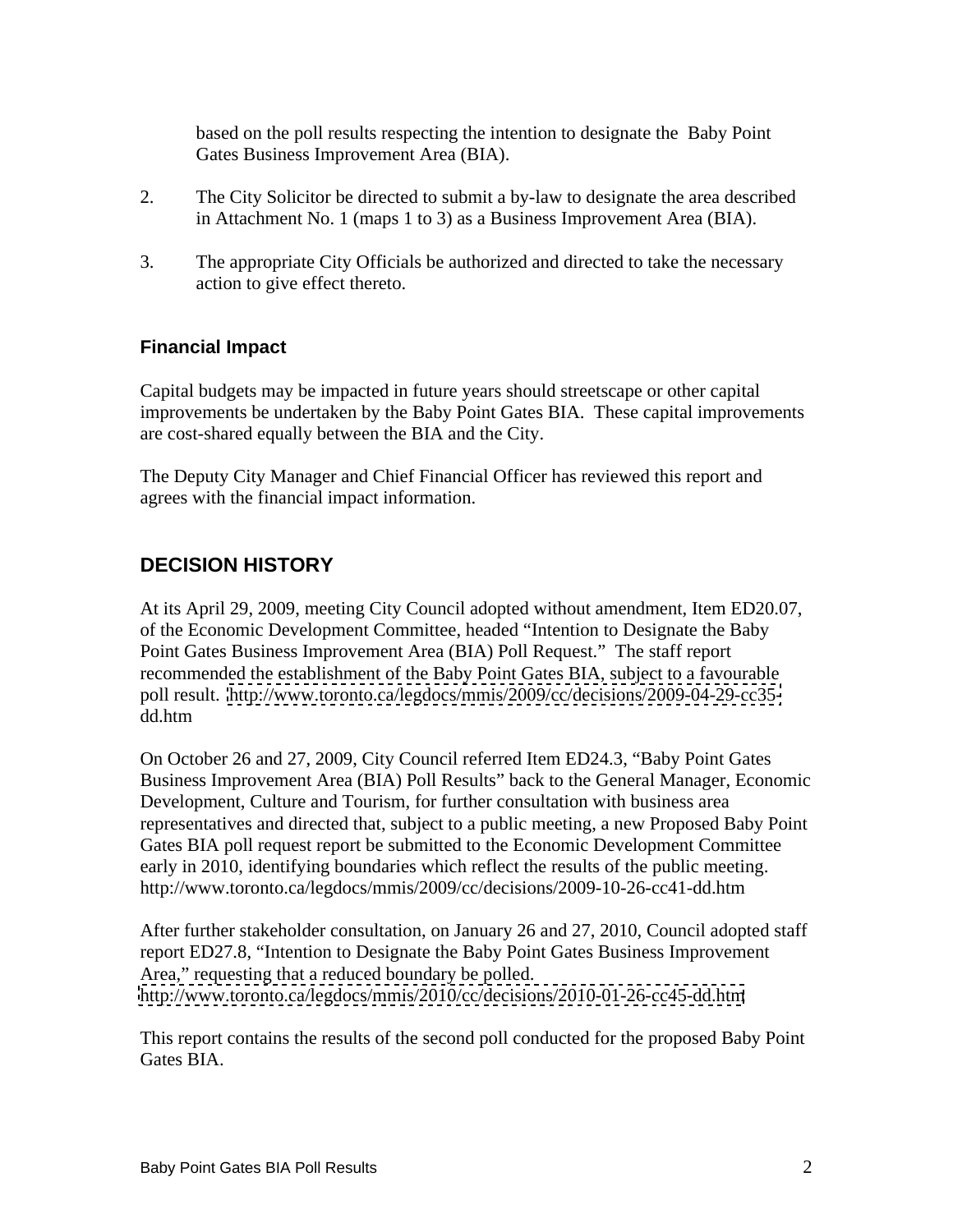### **ISSUE BACKGROUND**

Chapter 19 of the Municipal Code provides that Council may establish a BIA. Before passing a by-law to establish BIA, the Municipal Code requires notice of the proposed by-law be sent by pre-paid mail to the Board of Management of the BIA, if any, and to every person who, on the last returned assessment roll, is assessed for rateable property in a prescribed business property class.

Any person who receives a notice of the proposed by-law must, within 30 days, give a copy of the notice to each tenant of the property to which the notice relates who is required to pay all or part of the taxes on the property. The owner must also give the City Clerk a list of every tenant and their share of the taxes paid.

Under Chapter 19-9A of the Municipal Code, Council shall not pass a by-law to create a new BIA if written objections are received by the City Clerk within 60 days after the mailing of the notices and the objections have been signed by at least one-third of the total number of persons entitled to notice. In addition the objectors must be responsible for at least one-third of the taxes levied.

The City Clerk shall determine whether all conditions have been met and, if they are, shall issue a certificate affirming that fact.

### **COMMENTS**

On February 11, 2010, the City Clerk mailed 78 Notices of Intention to Designate to all persons assessed with respect to rateable property within the proposed Baby Point Gates BIA as described in Attachment No. 1 (maps 1 to 3), to determine whether or not this area could become a BIA.

Within 60 days after the notices were mailed, 16 tenant lists were returned to the City Clerk by the owners. Sixteen commercial tenants were identified from the lists and added to the original total of 78. Therefore, a total of 94 persons were identified to receive notice. The full amount of taxes levied on rateable properties within in the proposed Baby Point Gates BIA prescribed business property class totals \$726,430.

By the end of the April 12, 2010, notice period the City Clerk received nine eligible objections to Baby Point Gates BIA designation.

The City Clerk has determined that the number of objecting petitions does not meet the sufficiency benchmarks required by Chapter 19-9A of the City of Toronto Act, 2006.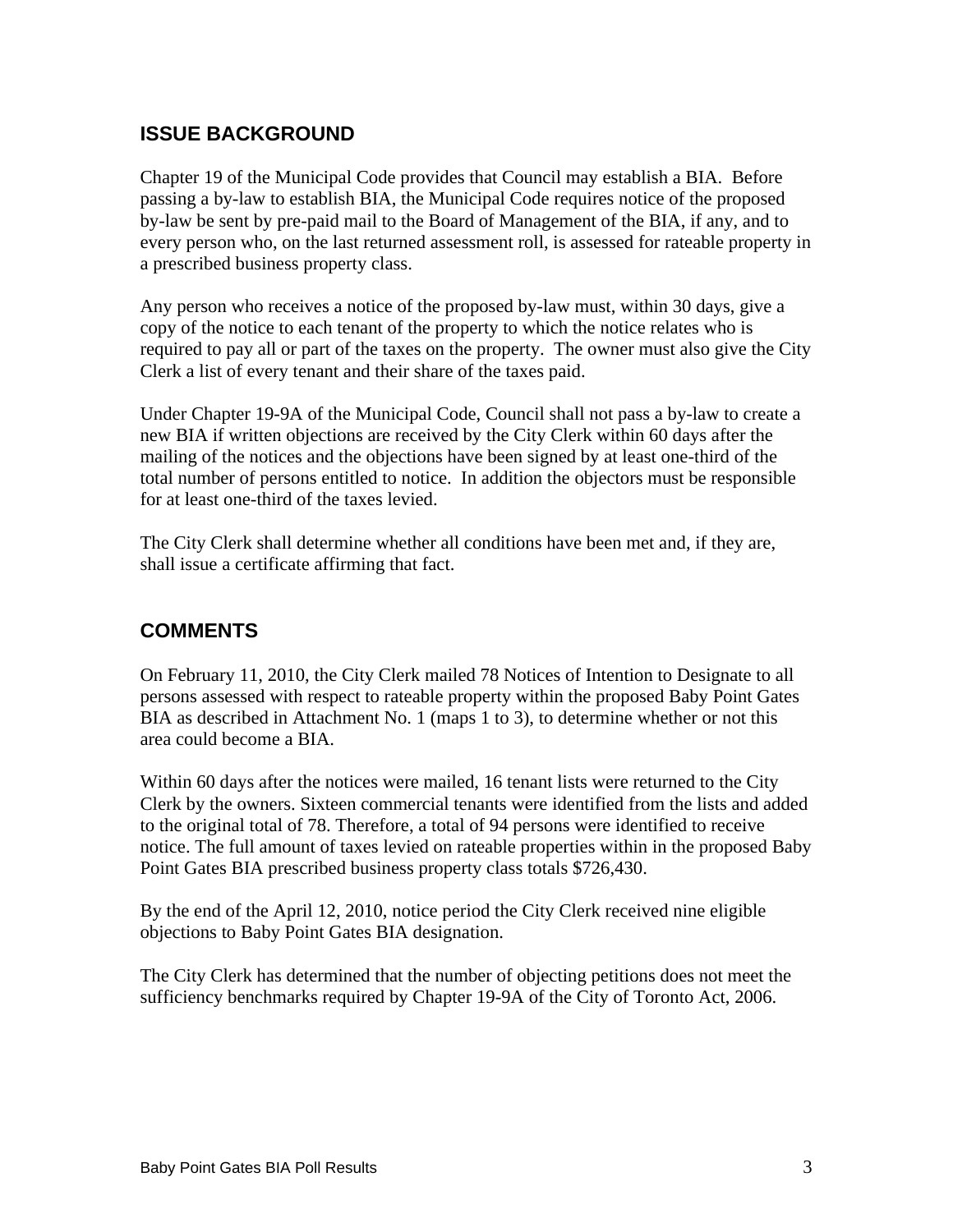Based on the results, it is recommended that Council pass a by-law to designate the area described by Attachment No. 1 (maps 1-3) as the Baby Point Gates Business Improvement Area.

### **CONTACT**

Ron Nash Economic Partnership Advisor, BIA Office Tel: 416-392-7354<br>Fax: 416-392-1380<br>Email: rnash@toronto.ca

### **SIGNATURE**

Michael H. Williams, General Manager Economic Development and Culture

## **ATTACHMENT**

Attachment No. 1 Proposed Baby Point Gates BIA (maps 1 to 3)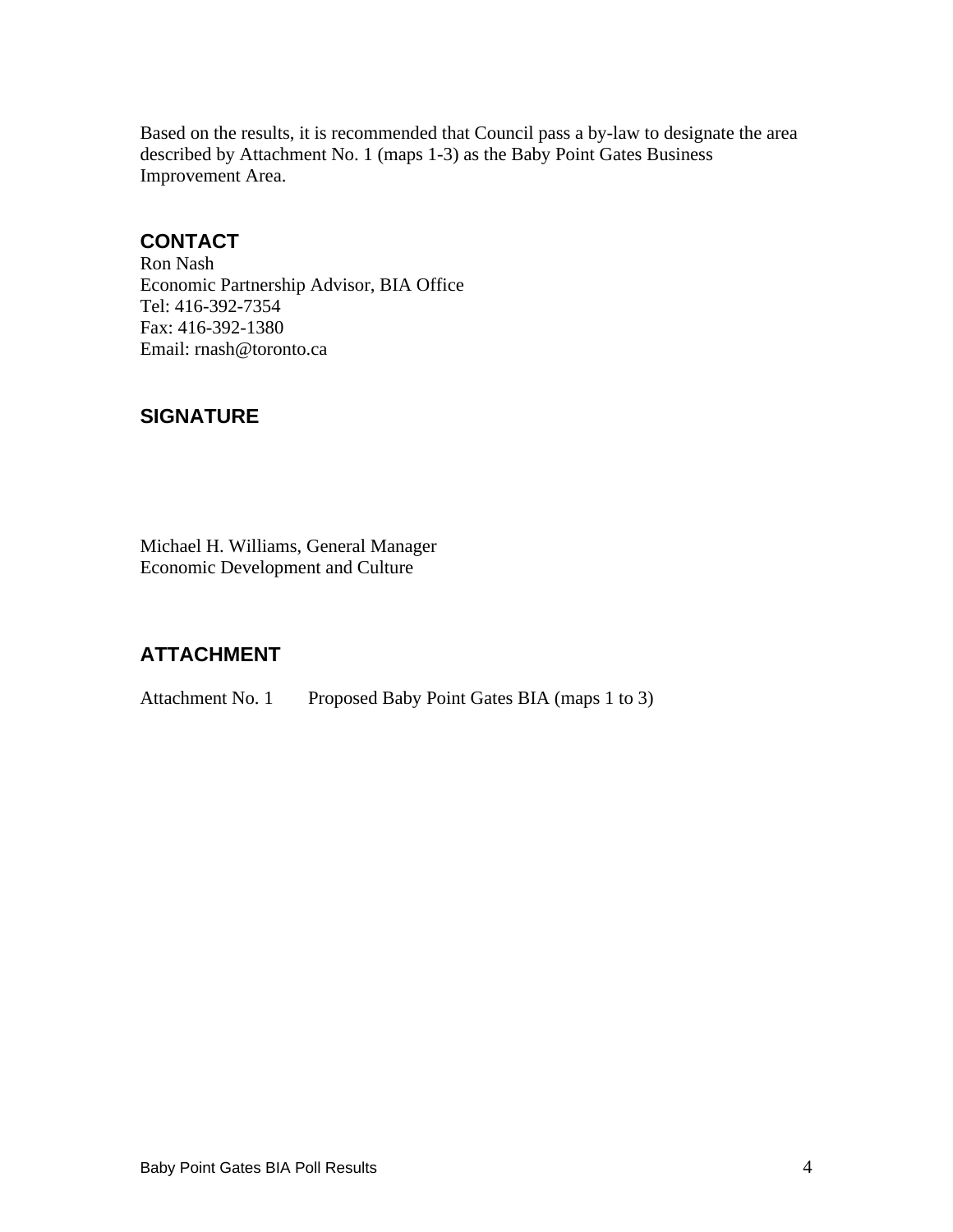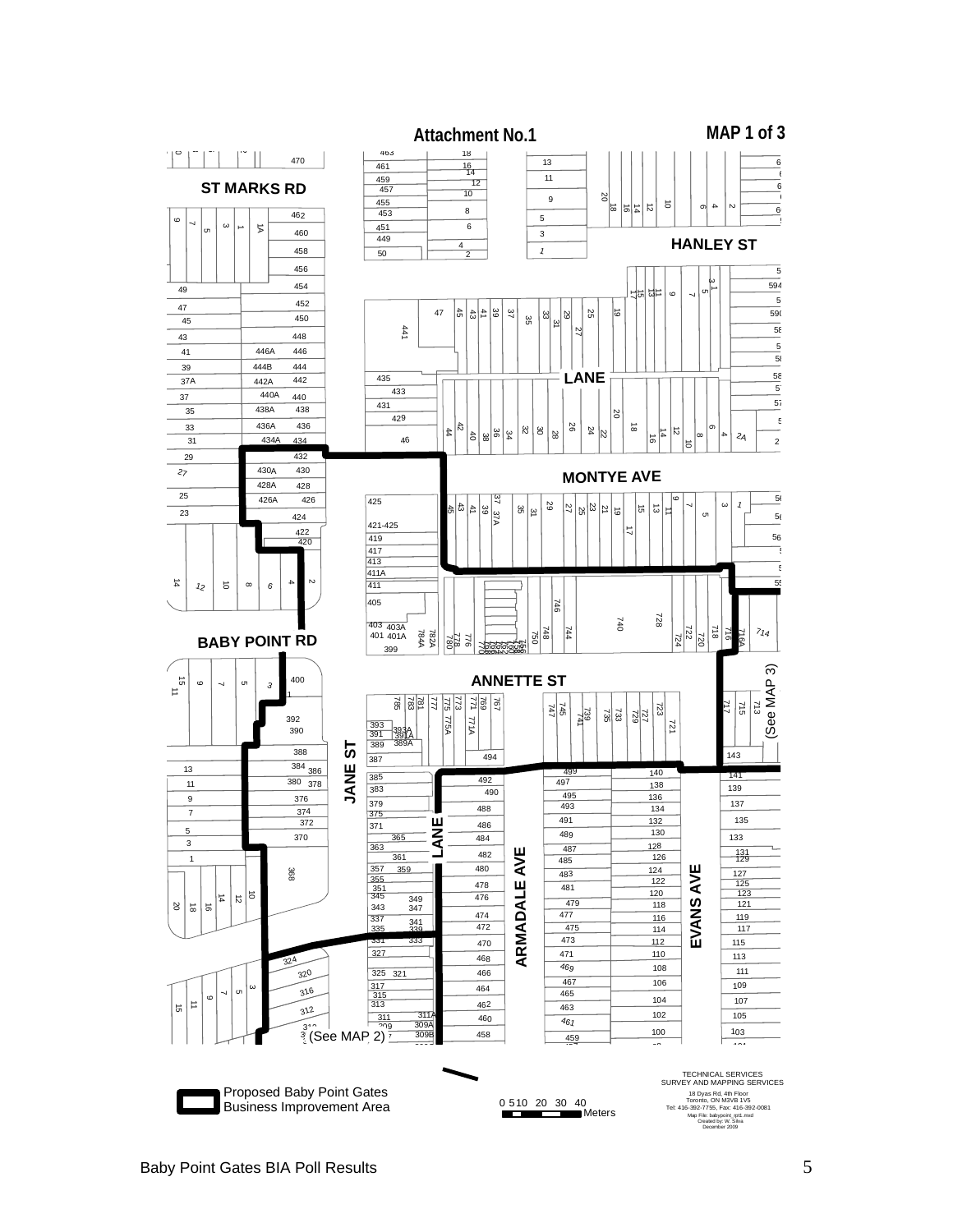